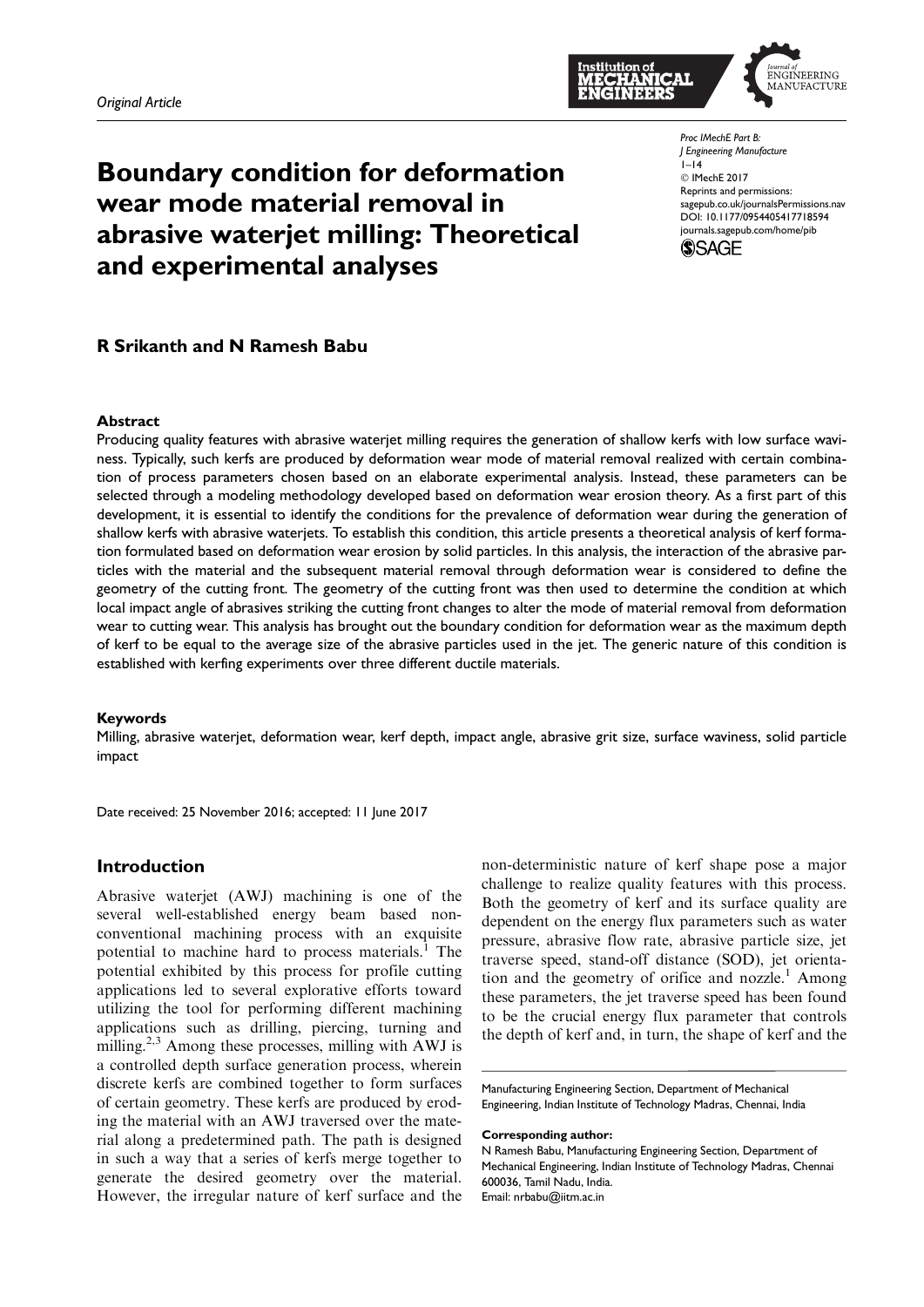waviness on kerf surface. $4-10$  The kerf depth has been observed to change from a few millimeters to a few hundred micrometers, with the increase in the jet traverse speed from 1000 to 10,000 mm/min.<sup>4,6</sup> Similarly, the waviness on kerf surface has also reduced to a few micrometers on shallow kerfs. $4-7$  Furthermore, the cross-sectional shape of kerf has also been observed to change from an inverted Gaussian profile to a uniform profile, when the depth of kerf has changed from few hundred microns to few tens of microns. $4.6$  Moreover, as the kerf depth reduces from few millimeters to few micrometers, the mode of material removal has also been observed to change from cyclic cutting mode to cutting wear (CW) mode and then to deformation wear. $4,5,11,12$  The reduction in waviness over shallow kerf surface produced by deformation wear mode of material removal has been attributed to the absence of deflection of the jet, which in turn has avoided the secondary erosion of material over kerf surface.<sup>11-13</sup>

All the above observations clearly highlight the need to select traverse speeds that can generate shallow kerfs by deformation mode of material removal, so as to produce these kerfs with low surface waviness and simpler kerf shapes. However, the exact range of traverse speeds over which the deformation wear mode prevailed is not clearly known. This is due to the influence of other parameters such as water pressure, SOD and orientation of the jet employed during kerf formation, on the range of jet traverse speeds for deformation wear mode of material removal. It has been observed that the deformation wear can occur over a wide range of traverse speeds from 200 to 5000 mm/min when the choice of other parameters is made from a wide range: water pressure (100–400MPa), SOD (5–70 mm) and jet orientation (90 $^{\circ}-30^{\circ}$ ).<sup>6–16</sup> From these observations, it is clear that several combinations of parameters can be chosen to generate a shallow kerf by deformation wear mode of material removal. In view of this complexity, it is normal practice to conduct a set of kerfing experiments for identifying the parameters that produce a shallow kerf with minimum waviness on its surface. Subsequently, these parameters are used to produce a series of kerfs and are overlapped, with a certain ratio of overlap, to generate uniform surface by AWJ milling. Although this experimental methodology has been adopted for producing precise iso-grid structures,<sup>17,18</sup> pockets,<sup>19,20</sup> slots<sup>21</sup> and contoured surfaces,<sup>22</sup> the process of selecting the parameters for kerf generation and the method of tool path design are based on empirical studies and quite elaborate investigation of surface topography. Such tediousness can be avoided by developing models that can easily predict the process parameter combinations needed to generate a shallow kerf with minimum surface waviness by deformation wear mode of material removal.

A brief review of the available modeling techniques related to AWJ milling shows that almost all the efforts have been focused toward modeling of kerf shape and their subsequent use for tool path planning. Although

certain specific efforts have also been made to predict certain features of kerf geometry such as kerf width, they are few in number.<sup>23</sup> The most popular method of modeling the kerf geometry considers the actual shape of kerf produced on the materials employing a set of parameters and then uses the width and depth of kerf to formulate a function that closely represents the contour of kerf. Mostly, Gaussian and cosine functions have been seen to represent the geometry of kerf.<sup>14,24,25</sup> By considering these distribution functions for kerf shape and using the principle of superposition, the overlapped tool paths for producing planar surface geometry have been developed. A serious limitation of this method is the validity of the distribution function only for a set of energy flux conditions that have been used to produce the kerf geometry. Moreover, this approach of modeling does not consider the magnitude of waviness on kerf surface nor does it enable one to determine the energy condition that can minimize the waviness on kerf surface. Another method that involves the use of experimental shape of kerf relates the experimentally obtained kerf shape to the erosion rate function derived analytically.<sup>26–28</sup> The calibrated erosion rate function has then been used to model the kerf shape based on the assumption of linearity of erosion rate over a range of process parameters. While this method is generic in nature to predict kerf shape under selected conditions, the assumption of linearity of erosion rate would require that both the mode of erosion and the local impact angle of abrasive remain constant over the domain of modeling, that is, over a range of process parameters. Also, the assumption of superposition in both these methods would require that the actual kerf has very low magnitude of waviness, so that the predicted three-dimensional (3D) kerf shape closely matches with the actual 3D shape of kerf. Both these assumptions, in turn, would require a prior knowledge of the range of parameters such as traverse speed, water pressure, mass flow rate and SOD, which will ensure that the kerf produced has minimum surface waviness and also ensure that the local impact angle and mode of erosion will remain constant. Due to the reverse engineering nature of these modeling techniques, this knowledge is often acquired through an experimental analysis. This clearly shows that even kerf shape modeling techniques continue to rely on experimental methodology to identify operating domains. In contrast to these techniques, finite element–based erosion models have been used to predict the shape of kerf under certain conditions, generally employed for AWJ milling.<sup>29–32</sup> This method has shown a huge potential to accurately predict kerf shapes as well as design tool paths, but the present formulations have also been made under experimentally predetermined operating domains. The use of such models to predict optimum energy flux parameters that are suitable to generate quality kerfs is yet to be explored.

From the above review of literature, it can be summarized that to generate a kerf surface with minimum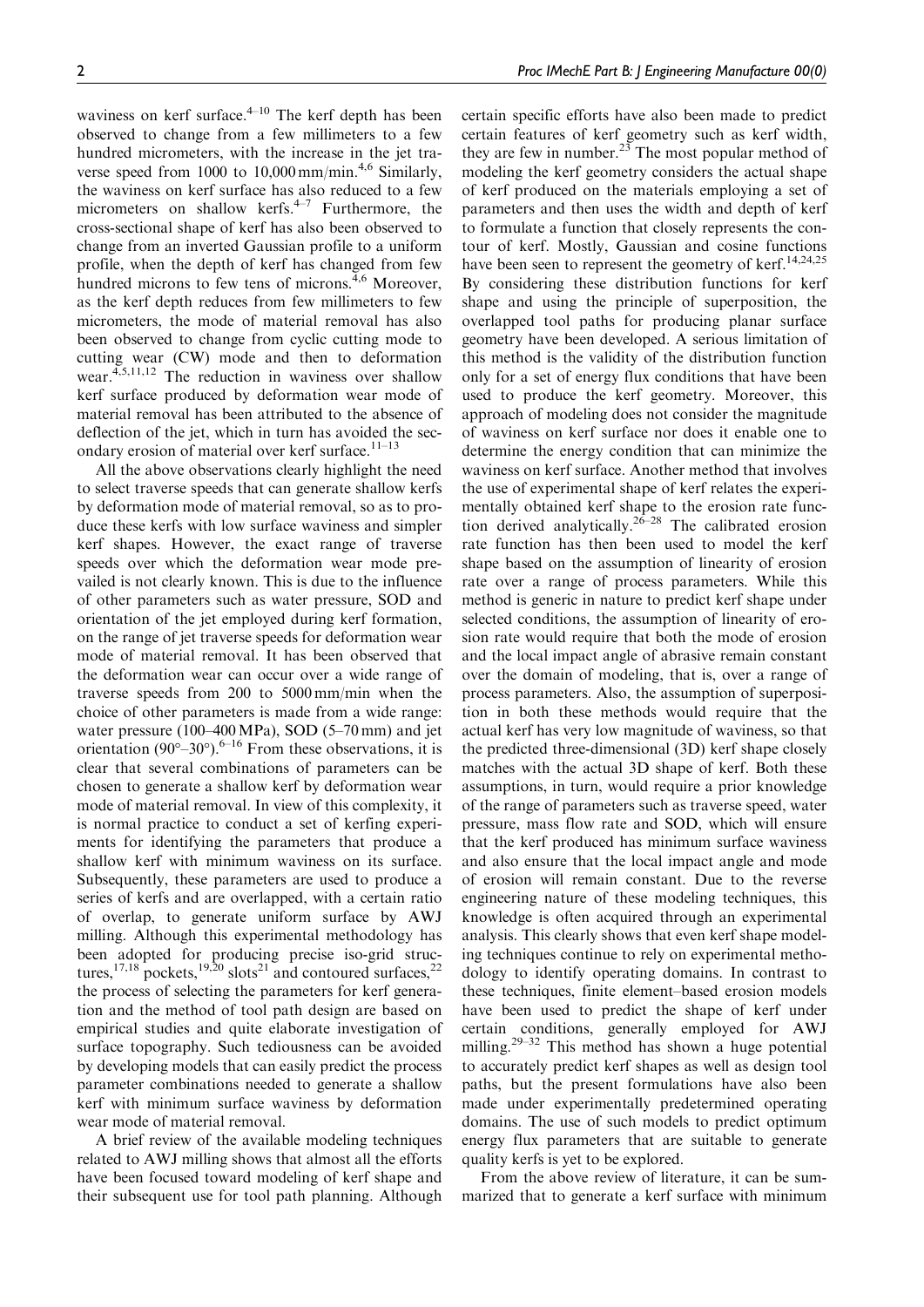waviness, it is essential to determine suitable combination of energy flux parameters such as jet traverse speed, water pressure, SOD and jet orientation. It is also clear that under such conditions, the generated kerf will be shallow and the mode of material removal will be predominantly deformation wear. However, identifying such conditions is seen to require an elaborate experimental methodology. While kerf shape modeling techniques have simplified certain aspects of tool path design such as the determination of overlap ratio between kerfs, their formulation is still dependent on experimentally derived kerf characteristics. Furthermore, these models are also not capable of identifying the conditions for generating quality kerfs for milling applications.

Hence, it is important to develop a comprehensive method that can help identify the exact set of conditions suitable for producing kerf surface with minimum irregularities. These identified conditions can then be used to predict the kerf shapes required for tool path planning. Development of such a method can be addressed by fundamentally analyzing the nature of material removal with a high-speed jet impacting the surface with certain energy flux. As the mode of material removal suitable for generating shallow kerf with minimum waviness is seen to be deformation wear, relevant erosion theories can be used to develop the modeling methodology. However, to model the process based on deformation wear theory, the appropriate conditions for the prevalence of deformation wear mode during AWJ blind kerfing process need to be established. The prevalence of deformation wear in AWJ blind kerfing can be determined by predicting the condition up to which the impact of the abrasive particle remains at high angles ( $90^{\circ}$ – $60^{\circ}$ ) of impact. This argument is plausible since the geometry created by the removal of material is expected to change the local impact angle of abrasives striking the cutting front. Thus, this particular idea was used to formulate the boundary conditions for deformation wear mode in terms of the geometry of the cutting front.

## Methodology

The methodology adopted to generate the cutting front geometry produced by a traversing AWJ, so as to derive the local impact angle of the abrasive particle on this cutting front and to determine the boundary conditions for deformation mode of material removal is given as follows:

- 1. Establishment of the relationship between jet energy flux parameters and material removal mechanism to determine the basic geometry formed on the material due to the interaction between abrasive particle and material.
- 2. Derivation of the expression for representing the geometry of the cutting front generated due to the coalescence of several geometries formed due to

erosive action of several abrasive particle streams in the jet traversed along a particular direction.

- 3. Derivation of the expression for determining the local impact angle of the abrasive particle striking the cutting front, so as to determine the boundary condition for realizing deformation wear in terms of the geometry of the cutting front.
- 4. Validation of the boundary condition for deformation wear with experimentation on different ductile materials.

## Theoretical analysis

The boundary condition for deformation wear mode can be derived by considering the nature of material removal caused by an AWJ traversing over the material.

Various assumptions made to derive the expression for the boundary condition are as follows:

- 1. The distribution of the abrasive particles in the jet follows a Gaussian distribution.
- 2. SOD is assumed to be low in the range of 3–5 mm.
- 3. All the particles are assumed to have uniform velocity at low SODs, since the jet divergence is low and the velocity of abrasives in the jet is found to be uniform.33,34 This assumption is not valid at higher SODs since the jet diverges into a wider jet and the velocity of the abrasive particles follows Gaussian distribution.
- 4. The diameter of the jet is assumed to be equal to the diameter of focusing nozzle, at lower SODs, that is, below 5 mm. This assumption is not valid beyond these SODs since the divergence of the jet increases the diameter of the jet.
- 5. The orientation of the jet is at  $90^\circ$  to the material surface. Jet orientation at 90° alone is considered since it has already been shown elsewhere that planar and non-planar surfaces can be produced with this setup. $22$
- 6. All the particles are assumed to be spherical in shape having a diameter  $d_p$ . While the particles, commonly used in AWJ machining, are angular in nature, they are represented as spherical particles due to the following reasons:
	- (a) More than 80% of the particles have a multifaceted polygon shape rather than a sharp conical or pyramid geometry. Therefore, the area of impact and the field of deformation are much closer to a spherical abrasive particle. Moreover, sharper particles also tend to be much smaller than the average diameter of particles and do not contribute significantly to the material removal.<sup>1,35-37</sup>
- 7. The model is formulated based on the deformation wear mode of material removal, wherein the particle impacts at normal angles. Under these conditions, the angular edges of the abrasive particle are only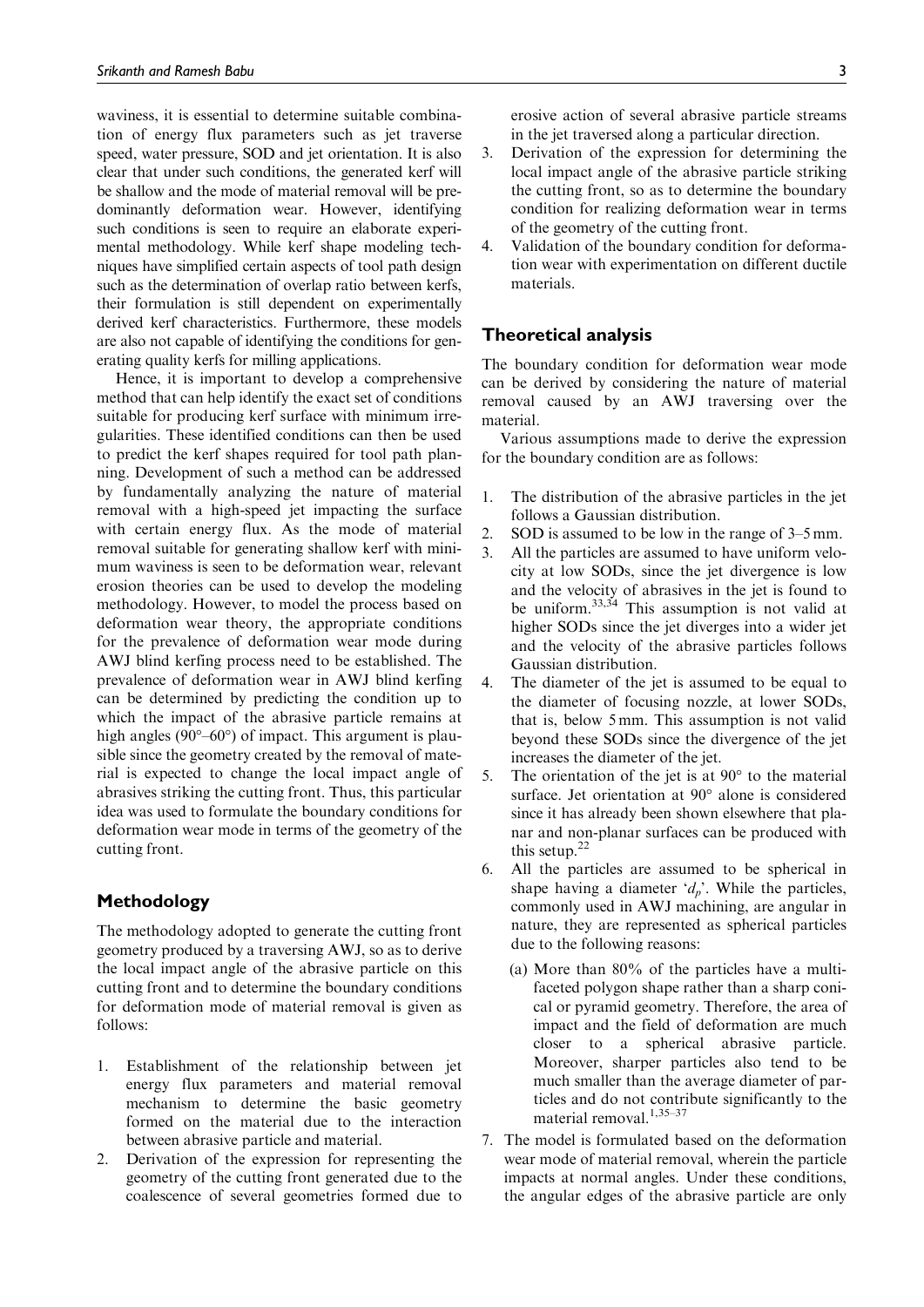

Figure 1. Schematic illustration of (a) several particle streams in abrasive waterjet of diameter ' $d_j$ ' traversing over the material at speed 'u' and (b) several parallel particle streams at the center of jet traveling over the material at speed 'u'.

efficient if the center of gravity of particle is directed through the sharp edge. Since this condition is not always true, the particles tend to rotate on impact, thereby reducing the energy available for causing indentation.<sup>1</sup> Furthermore, the variation in size and angularity of particles change the field of deformation of impact. To account for the loss of energy through particle rotation and the variation in the field of deformation, the effect of multi-faceted polyhedron particle impact is normalized by considering repeated impacts of similar nature with several equi-sized spherical abrasive particles, which are ejected out of the nozzle with their center of gravity oriented at 90° to the initial flat surface.

8. Inter-particle collision and collision of rebounding particle with incident particle are assumed to be negligible. This assumption will also ensure that the frequency of inter-particle collision is less and is valid when abrasive loading ratios, that is, mass flow rate of abrasive to mass flow rate of water, are less than 50%.

# Relationship between energy flux and geometry formed due to material removal

Figure 1(a) shows several particle streams in the jet that are traveling toward the material surface at velocity  $V_a$ , while the nozzle delivering the particles traverses in a direction perpendicular to the direction of particles at velocity  $u'$ . Due to Gaussian distribution of the abrasive particles, the particles are concentrated toward the center of the jet. As a result, the central region of the jet has higher energy content and will cause maximum surface gradients along the cutting front. Therefore, the interaction of several parallel particle streams in the center of jet (Figure 1(b)) alone is considered to define the geometry of the cutting front. If the abrasive streams are closely spaced, then the number of parallel streams ' $M$ ' that are available at the central region of jet along the traverse direction can be estimated from

$$
M = \frac{d_j}{d_p} \tag{1}
$$

where  $d_j$  is the diameter of the jet and  $d_p$  is the diameter of the abrasive particle.

The number of particles ' $N_i(t)$ ' in each stream at any instantaneous time 't' varies and can be determined from

$$
N_i(t) = \frac{\dot{m}_a}{M_a} p_{i,j}(d_j, \dot{m}_a, M_a, P) \quad \text{for } 1 \le i \le M;
$$
  

$$
j = \text{median}(1, 2, \dots, M) \tag{2}
$$

where  $p_{i,j}$  ( $d_j$ ,  $\dot{m}_a$ ,  $M_a$ ,  $P$ ,  $u$ ) is the Gaussian percentage function representing the distribution of the abrasive particles in the jet,  $\dot{m}_a$  is the mass flow rate of abrasive,  $M_a$  is the mass of single abrasive of diameter  $d_p$ , P is the total number of stream in the jet and  $u$  is the traverse speed of the jet.

At any instantaneous time  $t'$ , the first particle in the first stream impacts the flat surface and produces a crater as shown in Figure 2(a).

The volume of material,  $V_{csp}$ , displaced by this impact can be calculated by equating the kinetic energy of spherical abrasive particle to the energy required to produce an indentation on the material, that is

$$
\frac{1}{2}\frac{4}{3}\pi\left(\frac{d_p}{2}\right)^3\rho_aV_a^2\sin^2\alpha(1-e^2) = H_dV_{csp}
$$
 (3a)

Rearranging equation (3a), we get the volume of the material displaced as

$$
V_{csp} = \frac{\frac{1}{12}\pi d_p^3 \rho_a V_a^2 \sin^2 \alpha (1 - e^2)}{H_d}
$$
 (3b)

where  $\rho_a$  is the density of the abrasive particle,  $V_a$  is the velocity of the abrasive particle,  $H_d$  is the dynamic hardness of the material due to single spherical particle impact,  $\alpha$  is the impact angle and e is the coefficient of restitution of the abrasive-work impact system.

From the geometry of the crater shown in Figure 2(a), the volume of crater ' $V_{csp}$ ' can be estimated from

$$
V_{csp} = \frac{\pi h^2}{3} \left(\frac{3}{2}d_p - h\right) \tag{4}
$$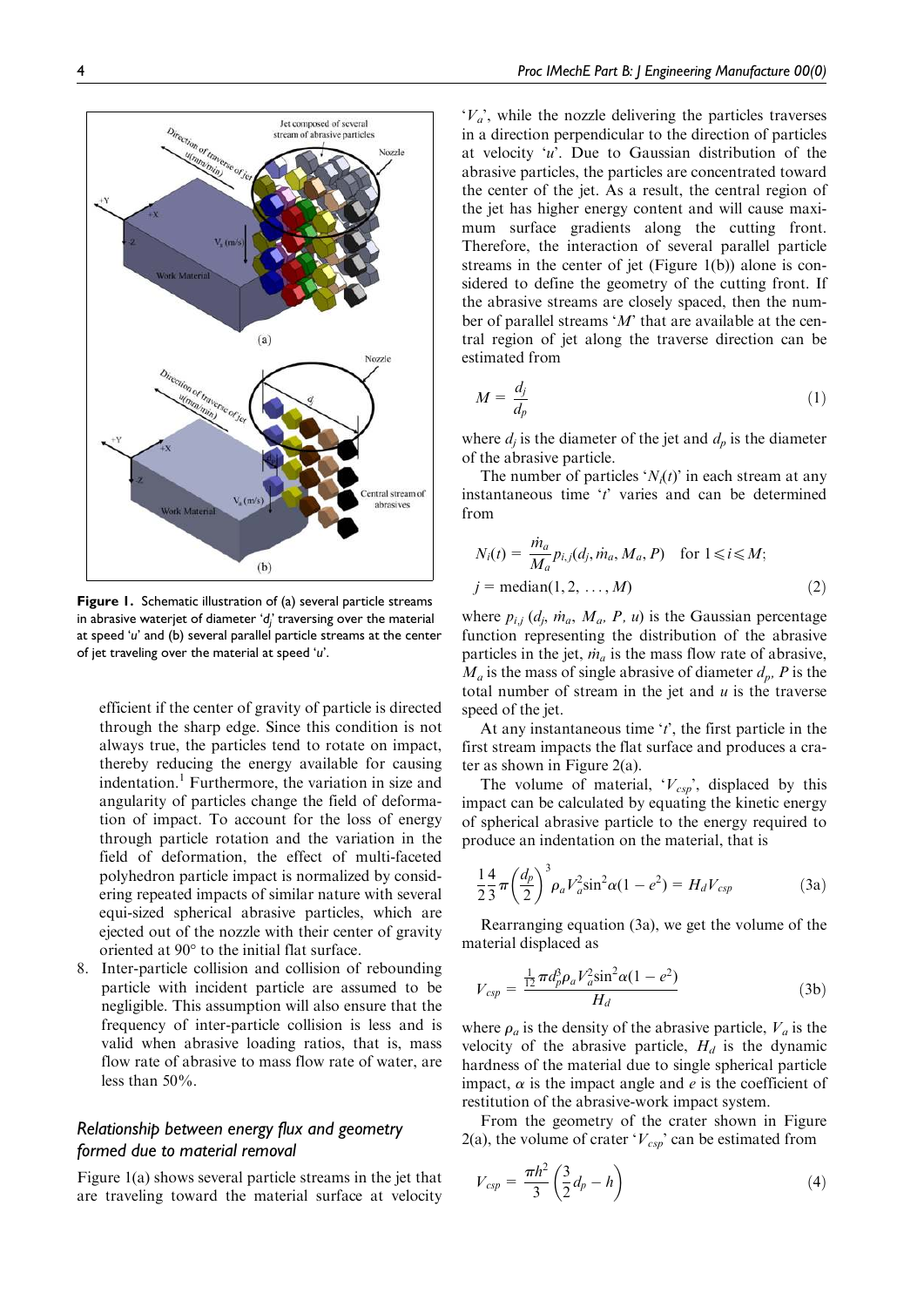

Figure 2. Schematic illustration of crater formation by several parallel streams of abrasive particle: (a) single stream, (b) two streams and (c) M streams.

where 'h' is the depth of indentation.

From equations (3b) and (4), the expression for  $h$ ' can be obtained as

$$
h^3 - \frac{3}{2}d_p h^2 + \frac{d_p^3 \rho_a V_a^2 (1 - e^2)}{4H_d} = 0
$$
 (5)

By solving equation  $(5)$ , 'h' can be determined.

With multiple similar impacts of the particles in the first stream, the depth and width of the crater can grow. The depth of crater ' $h_1(t)$ ' after  $(N_1(t)d_p)/(u)$  impacts with the particles in the first stream can be obtained from

$$
h_1(t) = h \frac{N_1(t)d_p}{u} \frac{H_d(\varepsilon)}{H_d} \tag{6}
$$

where  $H_d(\varepsilon)$  is a function representing the dynamic hardness of the material at a particular strain ' $\varepsilon$ .'

By knowing ' $h_1(t)$ ' and the diameter of abrasive particle  $d_n$ , the two-dimensional geometry of this crater along 'y–z' plane, with reference to the coordinate system shown in Figure 2(a), can be described as

$$
z_1(y,t) = \sqrt{\left(\frac{d_p}{2}\right)^2 - \left(\frac{d_p}{2}\sin\,\theta_k\right)^2} + \frac{d_p}{2}\cos\,\theta_1\qquad(7)
$$

where  $\theta_k$  is the included angle at the center of crater, at any given location along the crater profile, shown in Figure 2(a) and is positive in the clockwise direction and negative in the counter clockwise direction when measured from the center. Its value varies in the range of  $-\theta_1 \le \theta_k \le \theta_1$ , while  $\theta_1$  is the maximum included angle and is given by  $\theta_1 = \cos^{-1}(((d_p/2) - h_1(t))/(d_p/2)).$ 

In equation (7), the computation of the square root term yields both positive and negative values of equal magnitude. The negative value is used to compute the variation in 'z' along 'y'.

## Expression for representing the geometry of cutting front

The geometry of the cutting front produced by the interaction of M streams contained in the central region of the jet is determined by combining the geometry of adjacent craters formed by each individual stream. At a small incremental time interval ' $t + \Delta t$ ', the position of impact of all the streams would have shifted forward by a distance ' $\Delta v = u^* \Delta t$ '. This distance can be conservatively taken to be equal to the diameter of the abrasive particle such that it avoids collisions with particle impacting in the previous time frame,  $t'$ . As shown in Figure 2(b), the first stream of the abrasive particles would now produce a crater of  $h_1(t)$  at this location  $y + \Delta y = d_p$ , while the second stream of the abrasive particles will now interact with the previously formed crater at ' $y = 0$ ' over time 't'. As a result of this, the depth of crater at  $y = 0$  increases to 'h<sub>2</sub>(t)' and the diameter of crater enlarges to ' $a_2(t)$ '. The depth ' $h_2(t)$ ' of the enlarged crater can be given as

$$
h_2(t) = h \frac{H_d(\varepsilon)}{H_d} \sum_{i=1}^{2} \frac{N_i(t) d_p}{u}
$$
 (8)

In a similar manner, as shown in Figure 2(c), at certain time interval ' $t + M^*\Delta t$ ', all the particles in the jet start to interact with the material, with each trailing stream enlarging the crater formed by their previous stream in the previous time frame, while the first stream continues to interact with the un-machined region. Due to this phenomenon, the depth of crater at ' $y = 0$ ' formed at the end of impacts of ' $M$ ' stream of the abrasive particles can be obtained as

$$
h_M(t) = h \frac{H_d(\varepsilon)}{H_d} \sum_{i=1}^M \frac{N_i(t) d_p}{u} \tag{9}
$$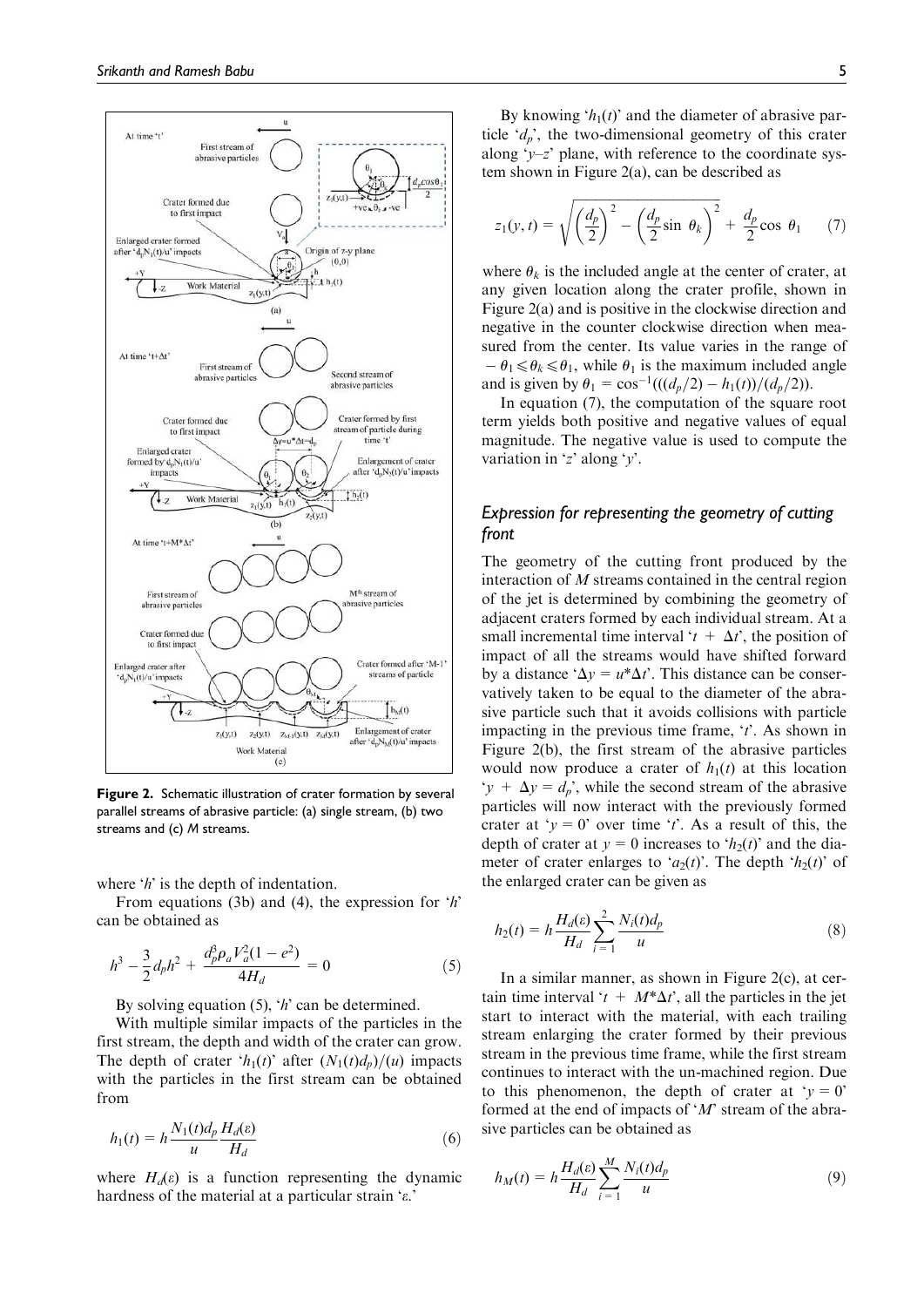Since all these craters together represent the geometry of the cutting front, the equation representing the geometry of the cutting front can be established by combining the geometry of individual craters with a common reference frame of coordinates.

The geometry of the crater (Figure 2(b)) at ' $y=0$ ' produced as a result of interaction of two streams of abrasive particles can be represented with reference to the same coordinate system shown in Figure 2(a) as

$$
z_2(y,t) = \sqrt{\left(\frac{d_p}{2}\right)^2 - \left(\frac{d_p}{2}\sin\,\theta_k\right)^2} + \frac{d_p}{2}\cos\,\theta_2 \quad (10)
$$

where  $\theta_k$  varies from  $-\theta_2 \le \theta_k \le \theta_2$  and  $\theta_2$  is given by  $\theta_2 = \cos^{-1}(((d_p/2) - h_2(t))/(d_p/2))$ 

In a similar manner, the geometry of the crater formed by 'Mth' stream at 'y = 0' (Figure 2(c)) can be represented with reference to the same coordinate system as

$$
z_M(y,t) = \sqrt{\left(\frac{d_p}{2}\right)^2 - \left(\frac{d_p}{2}\sin\,\theta_k\right)^2} + \frac{d_p}{2}\cos\,\theta_M\tag{11}
$$

where  $\theta_k$  varies from  $-\theta_M \le \theta_k \le \theta_M$  and  $\theta_2$  is given by  $\theta_M = \cos^{-1}(((d_p/2) - h_M(t))/(d_p/2)).$ 

Now, the geometry of cutting front ' $Z(y, t)$ ' formed by all these craters can be represented with respect to a common reference point as

 $Z(y, t) =$ 

the craters are shallow and isolated. The change in kinematics of the particle starts to become significant when adjacent craters start to merge together into one entity.

The craters will begin to merge with the removal of the material between the craters, as shown in Figure 3(a). The material removed under deformation wear can be explained with the theory of localization of deformation.38–40 As the crater grows, the material normal to the crater surface undergoes strain. At certain critical strain accumulation, the deformed material forms as extruded lips around the edges of the crater, as shown in Figure 3(b). When the two adjacent craters grow as shown in Figure 3(c), the material between the craters undergoes severe strain due to the strain field of these two craters and gets isolated. This severely strained material is easily removed by the force of impact of adjacent abrasives. In AWJ kerfing, the craters formed by two adjacent streams of the abrasive particles will begin to merge, when the depth of these craters is more than ' $d_p/2$ '. Due to the Gaussian distribution of the particles in the jet, certain adjacent streams near the center of the jet will have the same number of the abrasive particles.

As shown in Figure 4(a), under the equal number of particle impacts, the size of the adjacent craters will grow in the ratio of 1:2. Therefore, if one of the craters is at a depth  $d_p/2$ , the other crater will have a depth of  $d_p$ . This represents the condition at which any two adjacent craters will merge with one other. The geometry of these combined craters can be given as

$$
\begin{cases}\n\sqrt{\left(\frac{d_p}{2}\right)^2 - \left(\frac{d_p}{2}\sin\theta_k\right)^2} + \frac{d_p}{2}\cos\theta_M, \text{ for } -\theta_M \leq \theta_k \leq \theta_M \\
0, \text{ for } \left(d_p - \frac{d_p}{2}\sin\theta_{M-1}\right) > y > \left(\frac{d_p}{2}\sin\theta_M\right) \\
\cdots \\
\sqrt{\left(\frac{d_p}{2}\right)^2 - \left(\frac{d_p}{2}\sin\theta_k - (M-2)d_p\right)^2} + \frac{d_p}{2}\cos\theta_2, \text{ for } -\theta_2 \leq \theta_k \leq \theta_2 \\
0, \text{ for } \left((M-1)d_p - \frac{d_p}{2}\sin\theta_1\right) > y > \left((M-2)d_p + \frac{d_p}{2}\sin\theta_2\right) \\
\sqrt{\left(\frac{d_p}{2}\right)^2 - \left(\frac{d_p}{2}\sin\theta_k - (M-1)d_p\right)^2} + \frac{d_p}{2}\cos\theta_1, \text{ for } -\theta_1 \leq \theta_k \leq \theta_1\n\end{cases}\n\tag{12}
$$

 $\mathbf{L}$ 

where  $\theta_M = \cos^{-1}(((d_p/2) - h_M(t))/(d_p/2)), \theta_2 = \cos^{-1}$  $(((d_p/2) - h_2(t))/(d_p/2))$  $h_2(t)/(d_p/2)$  and  $\theta_1 = \cos^{-1}(((d_p/2)$  $h_1(t)/(d_p/2)$ 

## Boundary condition for deformation wear mode of material removal

The local impact angle of the abrasive on the cutting front can be obtained by differentiating equation (12) with respect to  $\theta$ . It is well known that the kinematics of the abrasive particle impacting the local curvature of the craters is restricted by the geometry of the crater. Therefore, the kinematics of the particle and as a result the mode of material removal does not undergo a major change when

$$
Z(y, t) =
$$
\n
$$
\begin{cases}\n\sqrt{\left(\frac{d_p}{2}\right)^2 - \left(\frac{d_p}{2}\sin \theta_k\right)^2} - \frac{d_p}{2}, & \text{for } \left(\frac{\pi}{2}\right) \le \theta_k \le \left(-\frac{\pi}{4}\right) \\
\sqrt{\left(\frac{d_p}{2}\right)^2 - \left(\frac{d_p}{2}\sin \theta_k - d_p\right)^2}, & \text{for } \left(\frac{\pi}{2}\right) \le \theta_k \le \left(-\frac{\pi}{4}\right)\n\end{cases}
$$
\n(13)

where  $\theta_2 = \cos^{-1}(((d_p/2) - h_2(t))/(d_p/2))$  and  $\theta_1 = \cos^{-1}(((d_p/2) - h_1(t))/(d_p/2))$ 

Equation (13) represents the geometrical condition on the cutting front at which the impact angle of the abrasives starts to undergo a significant change. As seen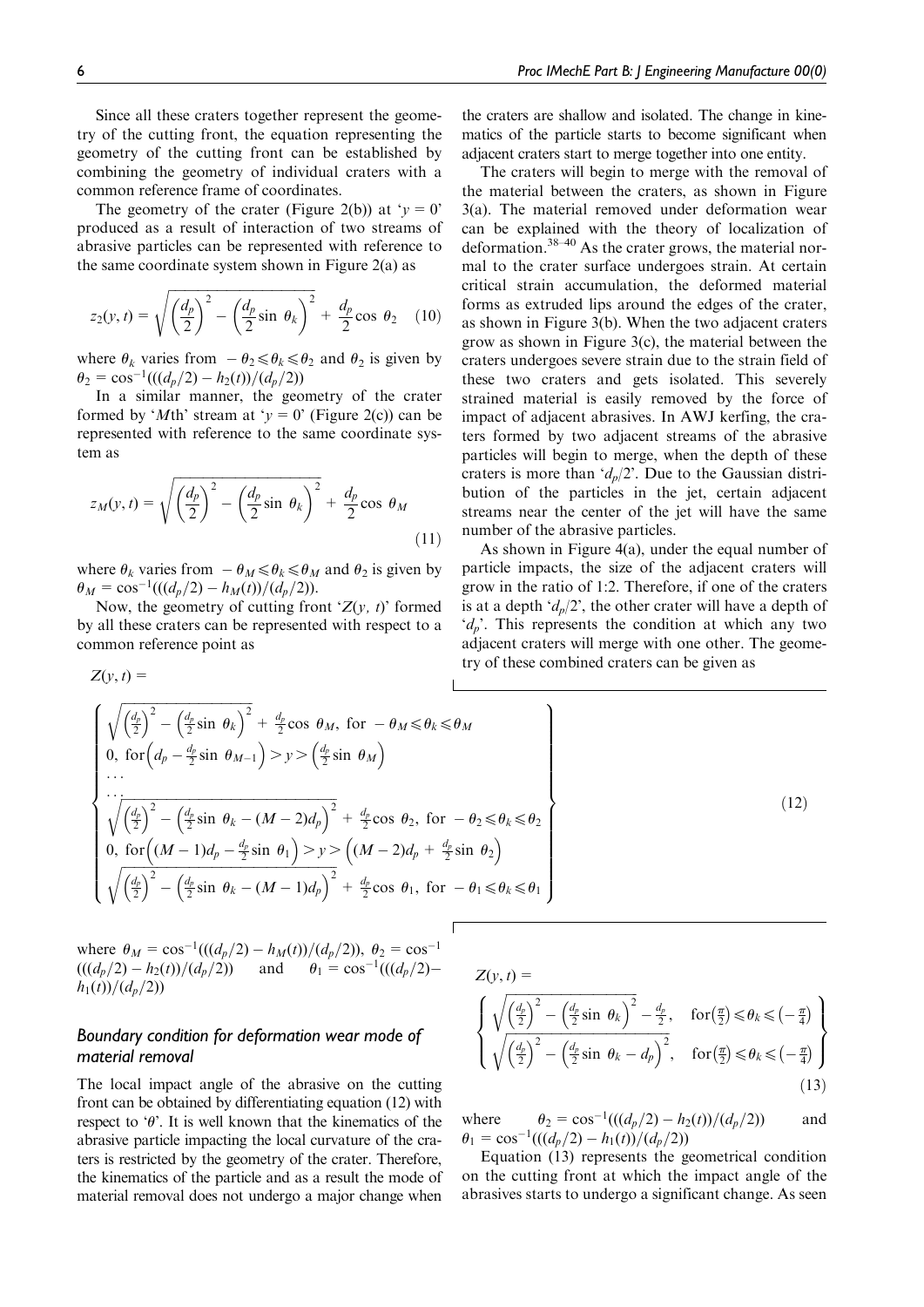

Figure 3. Schematic representation of (a) isolated material between two craters, (b) strain field underneath crater and the formation of deformed material as lips on the edge of crater and (c) strain field under two craters deforming the isolated material.

in Figure 4(b), the kinematics of the abrasive particles impacting the curvature of the merged crater is no longer constrained. Therefore, the kinematics of the abrasive particle starts to undergo a change, which in turn will alter the mode of material removal from deformation wear to CW.

Since equation (13) is formulated by considering the condition for the merger of any two adjacent craters, it is sensible to ensure that these merger occur toward the end of kerfing process, that is, at the end of interaction by 'M' streams of the abrasive particle. This, in turn, suggests that the maximum depth of crater ' $h_M(t)$ ' formed by 'M' streams of the abrasive particles should be less than or equal to ' $d_p$ ', so that the coalescence of the craters is prevented to ensure deformation mode of material removal throughout the kerfing process. Hence, the boundary condition for deformation wear can be given as

$$
h_M(t) \leqslant d_p \tag{14}
$$

Since the above set of equations are formulated by considering the energy flux conditions, these equations can be utilized to determine the energy flux parameters favoring only the deformation mode of material removal.

#### **Experimental**

The theoretical analysis covered in the previous section clearly brought out a boundary condition for realizing



Figure 4. Schematic representation of (a) the geometry of two adjacent craters growing at a ratio of 1:2 and (b) kinematics of abrasive particle impacting the merged craters.

deformation wear mode of material removal. This condition relates the depth of kerf to the average size of the particle impacting the surface. When the depth of kerf is far below or equal to the size of the abrasives, the mode of material removal will definitely be the deformation mode of material removal. To demonstrate the validity of the proposed theory, kerfing experiments were conducted on three different materials, titanium alloy (Ti6Al4V), stainless steel (316L) and aluminum alloy (6063-T6), having different mechanical properties. These experiments were conducted by considering two different pressures of water, two different abrasive mass flow rates, five different traverse speeds and three different mesh sizes of abrasive particles, so as to produce kerfs with different depths. The particle size distribution in each mesh size and the average diameter of abrasive particles were obtained from the works of Chetty and colleagues,  $35,36$  since the same type of garnet was used in these experiments.

The experimental investigations were conducted with an injection-type AWJ cutting machine capable of delivering water at a maximum pressure of 350MPa with a rated discharge of 2.2 L/min through an orifice of 0.3 mm diameter. Abrasives are fed into the cutting head using an abrasive feeding/metering system that can control the flow rate of abrasives in the range of 0.06–1 kg/min. The AWJ was formed with cutting head having an orifice of  $0.3 \text{ mm}$  diameter and was collimated using a focusing nozzle with a bore of 1.2 mm diameter. A two-axis gantry-type computer numerical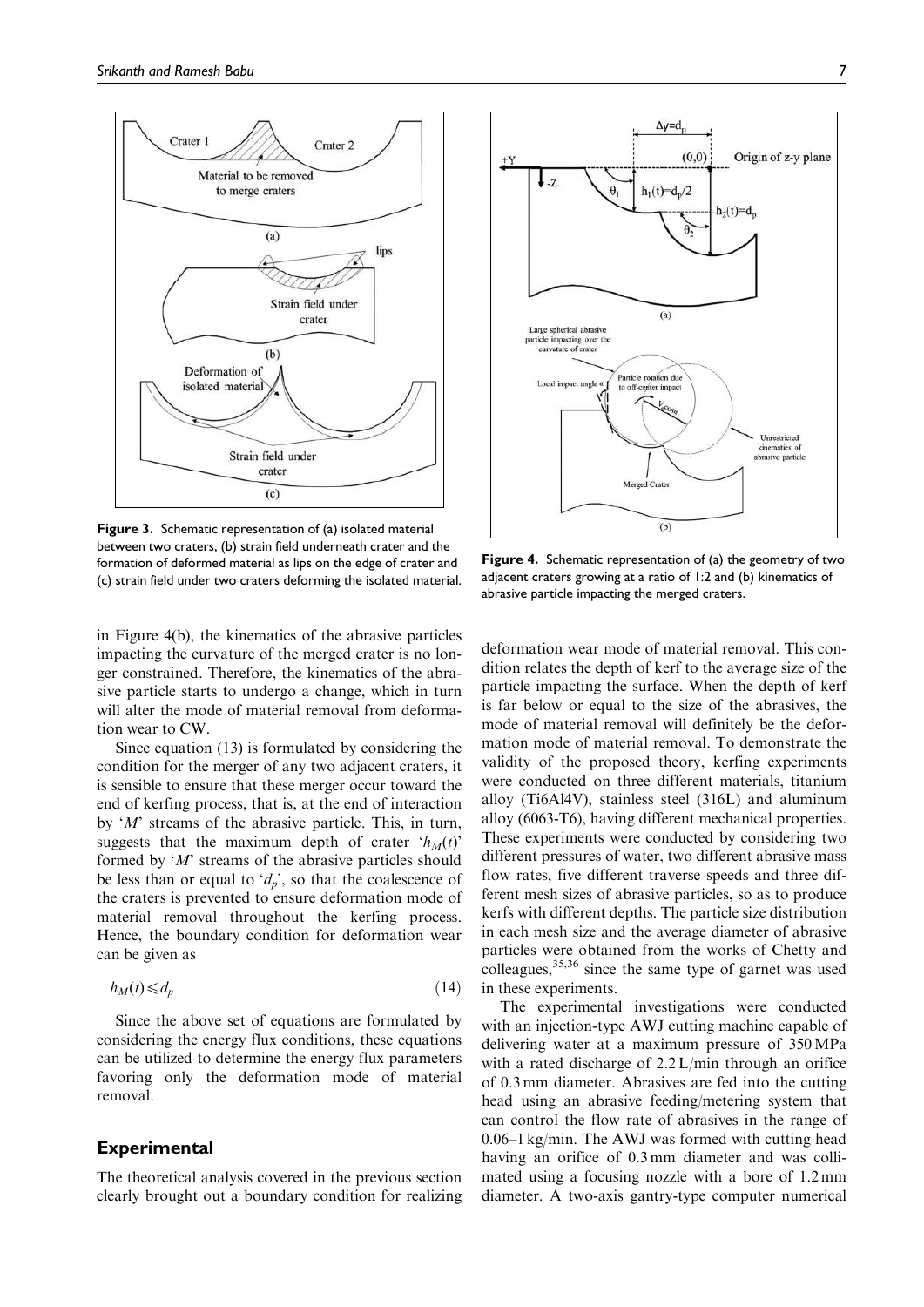|                                  | Aluminum alloy 6063 T6       | Stainless steel 3161      | Titanium alloy Ti6Al4V                           |
|----------------------------------|------------------------------|---------------------------|--------------------------------------------------|
| Variable parameters              |                              |                           |                                                  |
| Water pressure (MPa)             | 200                          | 200, 300                  | 200, 300                                         |
| Abrasive flow rate (kg/min)      | 0.21                         | 0.42                      | 0.42                                             |
| Traverse speed of jet (mm/min)   | 1000, 2000, 3000, 4000, 5000 |                           |                                                  |
| Abrasive particle size $(\mu m)$ | 280 (80 mesh)                | 280 (80 mesh)             | 205 (120 mesh)<br>280 (80 mesh)<br>410 (60 mesh) |
| Fixed parameters                 |                              |                           |                                                  |
| Nozzle orientation $(^\circ)$    |                              | 90                        |                                                  |
| Stand-off distance (mm)          |                              | 4                         |                                                  |
| Nozzle diameter (mm)             |                              | 1.2                       |                                                  |
| Orifice diameter (mm)            |                              | 0.3                       |                                                  |
| Abrasive type                    |                              | Garnet                    |                                                  |
| Dimensions of work material (mm) | $50 \times 50 \times 50$     | $200 \times 50 \times 20$ | $200 \times 50 \times 8$                         |
| Hardness, VHN                    | 85                           | 175                       | 340                                              |
| Young's modulus (GPa)            | 68.9                         | 193                       | l 14                                             |

Table 1. Process parameters employed for kerfing studies on metallic materials.

control (CNC) unit was used to traverse the cutting head at speeds ranging from 1 to 5000 mm/min. Kerfing experiments were conducted by traversing the jet once over the material, at different traverse speeds and jet energy conditions. Different parameter combinations chosen for kerfing experiments on the three different materials are shown in Table 1.

To examine the mode of material removal, the morphology on kerf bottom surface was observed under scanning electron microscope (SEM) and stereo microscope. Laser-based confocal microscope was used to obtain the depth of kerf from the vertical and horizontal scans of kerf surface. A stylus-type profilometer was used to measure the waviness on bottom surface of kerf, and then the magnitude of uniformity on kerf bottom surface was obtained. These measurements were made over a sampling length of 17.5 mm along the kerf track in jet traverse direction. For measuring the waviness over kerfs, more than 0.5 mm deep, the confocal microscope was used since the stylus of the profilometer could not access the bottom surface of deep kerfs.

## Results and discussion

To verify the proposed boundary condition, the relationship between material removal mechanism, kerf depth and abrasive particle size needs to be analyzed. The morphology on kerf surfaces produced under all experimental conditions was captured and analyzed to identify the mode of material removal. However, for brevity, one particular set of experiments is presented through optical and SEM micrographs to explain the transition in material removal mechanisms with kerf depth (Figure 5), while other similar results are represented in info-graphical form by categorizing kerf depth based on the mode of material removal (Figure 6).

Figure 5 shows the morphology over the bottom surface of kerfs produced on titanium alloy with a jet traversed in the speed range of 1000–4000 mm/min and employing a water pressure of 300MPa, mass flow rate of 0.42 kg/min and abrasive particles of 80 mesh size. The average depth of these kerfs was observed to vary from 1230 to 278  $\mu$ m (Figure 6(a), P: 300 MPa). From the optical and SEM micrographs, shown in Figure  $5(a)$ , (b), (d), (e), (g) and (h), it can be noticed that the surface morphology is smooth at different locations along the kerf track, but the overall surface is undulated. But the depth of these undulations is seen to reduce as the traverse speed increases from 1000 to 3000 mm/min. Higher magnification micrographs of these surfaces shown in Figure 5(c),  $(f)$  and  $(i)$  show that the surfaces have several shear marks. This type of feature on the surface is generally produced by micro CW with the abrasive particles impacting the surface at oblique angles. These observations clearly show that the impact angle of the particles has changed from an initial normal angle of impact to oblique angle of impact during the formation of kerf. As discussed earlier, this change in impact angle of the abrasives also induces jet deflection and secondary erosion, which can produce several undulations on the surface. But the reduction in the depth of these undulations at higher traverse speeds indicates the reduction in energy flux available for secondary erosion.

In contrast to these observations, the surface morphology on kerf shown in Figure 5(j) and (k) shows up several micro craters distinctly. The depth of micro craters is more or less uniform. At higher magnification, the micrograph (Figure 5(l)) of this kerf surface clearly shows micro cratered and fractured surface. This particular feature on the surface is usually produced through deformation wear erosion by the particles impacting the surface at angles closer to 90°. These observations clearly indicate that the impact angle has remained more or less close to  $90^{\circ}$  during the formation of kerf, which in turn has avoided jet deflection and secondary erosion of kerf surface. Studying these morphological observation together with the kerf depth (Figure 6(a), P: 300MPa), it is clear that beyond kerf depth of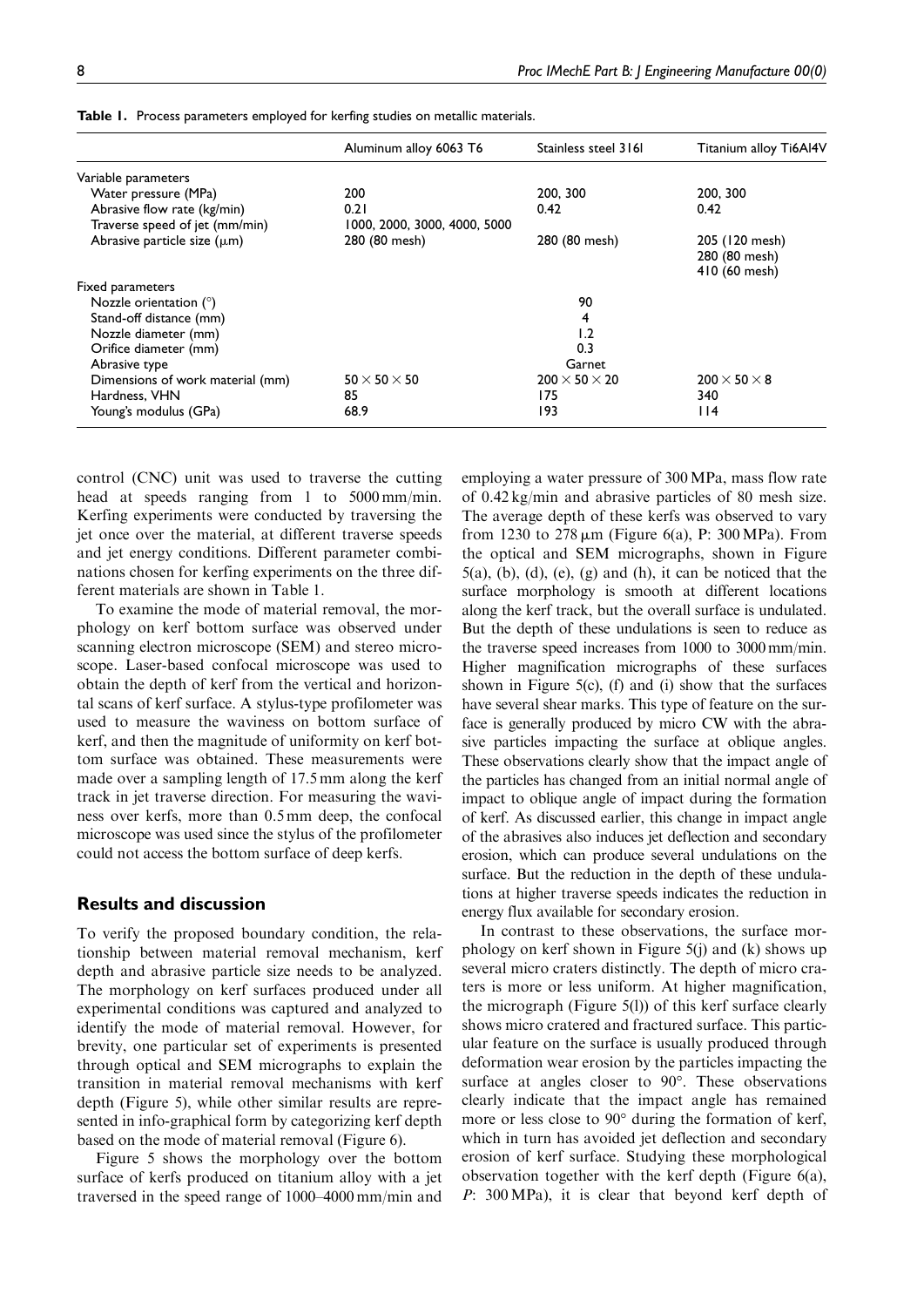

Figure 5. Micrographs of kerf surface produced over titanium alloy: (a) optical micrograph (P: 300 MPa,  $m_a$ : 0.42 kg/min, u: 1000 mm/min,  $80$  mesh,  $d_k$ : 1230  $\mu$ m), (b) SEM micrograph: 50 $\times$ , (c) SEM micrograph: 500 $\times$ , (d) optical micrograph (P: 300 MPa,  $m_a$ : 0.42 kg/min, u: 2000 mm/min, 80 mesh, d<sub>k</sub>: 737 µm), (e) SEM micrograph: 50 $\times$ , (f) SEM micrograph: 500 $\times$ , (g) optical micrograph (P: 300 MPa,  $m_a$ : 0.42 kg/min,  $u$ : 3000 mm/min, 80 mesh, d<sub>k</sub>: 430 µm, (h) SEM micrograph: 50 $\times$ , (i) SEM micrograph: 500 $\times$ , (j) optical micrograph (P: 300 MPa,  $m_a$ : 0.42 kg/min, u: 4000 mm/min, 80 mesh, dk: 278  $\mu$ m), (k) SEM micrograph: 50 $\times$  and (l) SEM micrograph: 500 $\times$ .

 $300 \,\mu m$ , the mode of material removal changes from deformation to CW. As explained earlier in the theoretical analysis, the reason for this change in material removal mechanism with kerf depth can be attributed to the change in local impact conditions during kerf formation beyond certain kerf depth. At shallow kerf depths, the gradients on the surface created due to material removal are low and does not change the impact angle of abrasives from the initial 90°. However, as more material is removed, the gradients formed on the surface change sufficiently to alter the impact angle, thereby changing the material removal mechanism from deformation to CW.

To precisely quantify the kerf depth at which transition in the mode of material removal occurs and to establish its relation with abrasive particle size, the material removal mechanisms and kerf depth observed under different experimental conditions and on different materials were recorded. The results were plotted as a function of traverse speed, and the domain of CW and deformation wear were marked.

Figure 6(a) shows the categorization of kerf depth based on material removal mechanism on a plot of traverse speed versus kerf depth, observed on kerfs produced on titanium alloy with two different water pressures of 200 and 300MPa and 80 mesh particle size. From Figure 6(a), it can be seen that across both water pressures, the deformation wear mode is prevalent when the kerf depth is less than  $300 \mu m$ , whereas CW is prevalent when the depth of kerf is above  $400 \mu m$ . This indicates a possible transition in the mode of material removal from deformation to CW when the kerf depth exceeds  $300 \mu m$ . It can also be noted that at water pressure of 300MPa, the transition occurs between a traverse speed of 3000–4000 mm/min, while at 200MPa it occurs between 2000 and 3000 mm/min. This clearly highlights that transition in the mode of material removal is not governed by traverse speed or water pressure independently, but in a combined manner, that is, at a particular energy flux condition.

Figure 6(b) shows the results of a similar analysis conducted on kerfs produced on stainless steel alloy at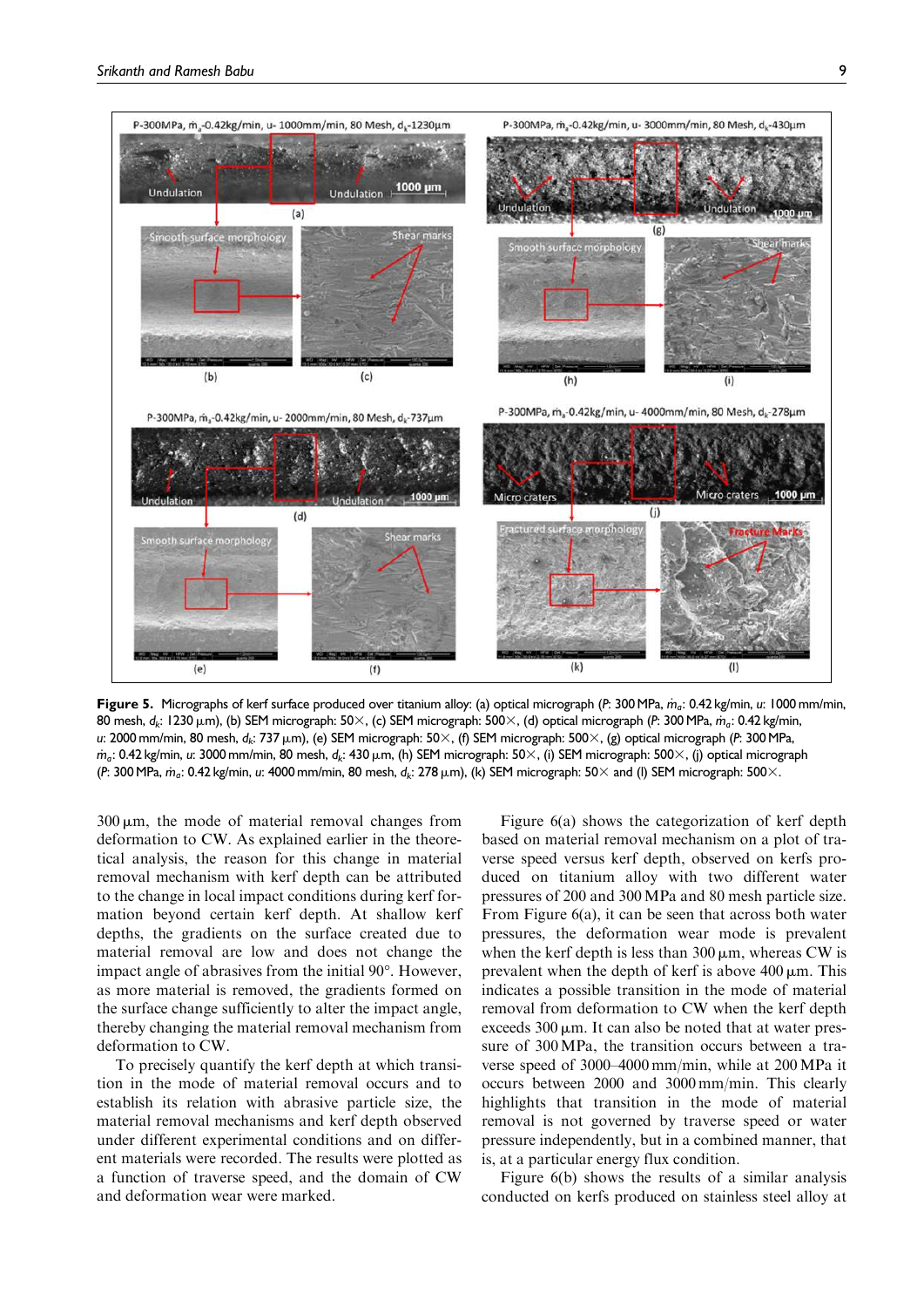necessary to check its validity for different abrasive grit sizes. For this purpose, the kerfs produced on titanium alloy with the abrasive particles having an average diameter of 205 and 410  $\mu$ m were analyzed, and the results are represented in Figure 6(c). From Figure 6(c), it can be noted that for kerfs produced with 60 mesh particles, the transition in the mode of material removal from deformation to CW occurred when the depth of kerf was above  $400 \text{ µm}$ . In the case of  $120 \text{ mesh particles}$ , transition in the mode of material removal occurred when the depth of kerf is above  $200 \mu m$ .

Comparing these kerf depths with the average diameter of 60 mesh and 120 mesh size abrasives, that is, 410 and  $205 \mu m$ , respectively, it is clear that the transition in the mode of material removal occurred at a depth of kerf above the average size of the abrasive particles.

All these results ascertain the fact that the transition in the mode of material removal happens whenever the depth of kerf exceeds the average size of the particle contained in the jet. Hence, this particular condition can be used to determine the energy flux parameters needed to produce a kerf under deformation wear.

# Importance and use of the proposed boundary condition model

The importance of the proposed boundary condition for deformation wear can be easily understood by the effect of mode of material removal on kerf surface waviness. Figure 7 shows the waviness of kerf bottom surface as a function of traverse speed. From Figure 7(a) and (b), it can be observed that the waviness on kerf bottom surface produced on titanium alloy, stainless steel alloy and aluminum alloy, under deformation wear, is below 50  $\mu$ m, while waviness of kerfs produced under CW is at least two times higher. The higher waviness under CW is attributed to undulations formed by secondary erosion of the surface by deflected jet. In contrast, secondary erosion phenomenon is absent under deformation wear mode and enables the generation of the surface with low magnitude of waviness. The particle size also plays a major role in the control of waviness. Figure 7(c) shows the waviness on kerf bottom surface observed on kerfs produced on titanium alloy with two different abrasive particle sizes. The waviness on kerf surface produced by smaller particles, that is, 120 mesh, under deformation wear is considerably lower than those produced by other particle sizes, at around  $25 \mu m$ . Even under certain CW conditions, the waviness is well below 50  $\mu$ m. This can be attributed to the reduced energy flux available with smaller sized abrasive particle and its lower potential for secondary erosion. On the other hand, the waviness produced by large abrasive particles, that is, 60 mesh, under deformation wear is higher than most, at around  $75 \mu m$ . The larger crater sizes produced by these particles probably contribute to higher waviness. All these results



water pressure of 300MPa and aluminum alloy at water pressure of 100MPa with 80 mesh abrasive particles. As observed in the previous case, the kerfs produced to a depth below  $300 \mu m$  were produced by deformation wear, while those above  $400 \mu m$  were produced by CW, once again indicating a transition from deformation to CW above kerf depths of  $300 \mu m$ . It is important to note that while the transition occurs at a traverse speed range of 3000–4000 mm/min for both the materials, the water pressure conditions are drastically different. This reiterates the need to select suitable energy flux conditions that can produce kerf under deformation wear.

Now, comparing the kerf depth values to the average diameter of 80 mesh abrasive particle, that is,  $280 \,\mu m$ , it can be inferred that the transition in material removal occurs when the depth of kerf exceeds the average particle size as proposed earlier.

## Influence of abrasive grit size on the transition behavior

As the proposed boundary condition for deformation wear relates kerf depth to the abrasive particle size, it is

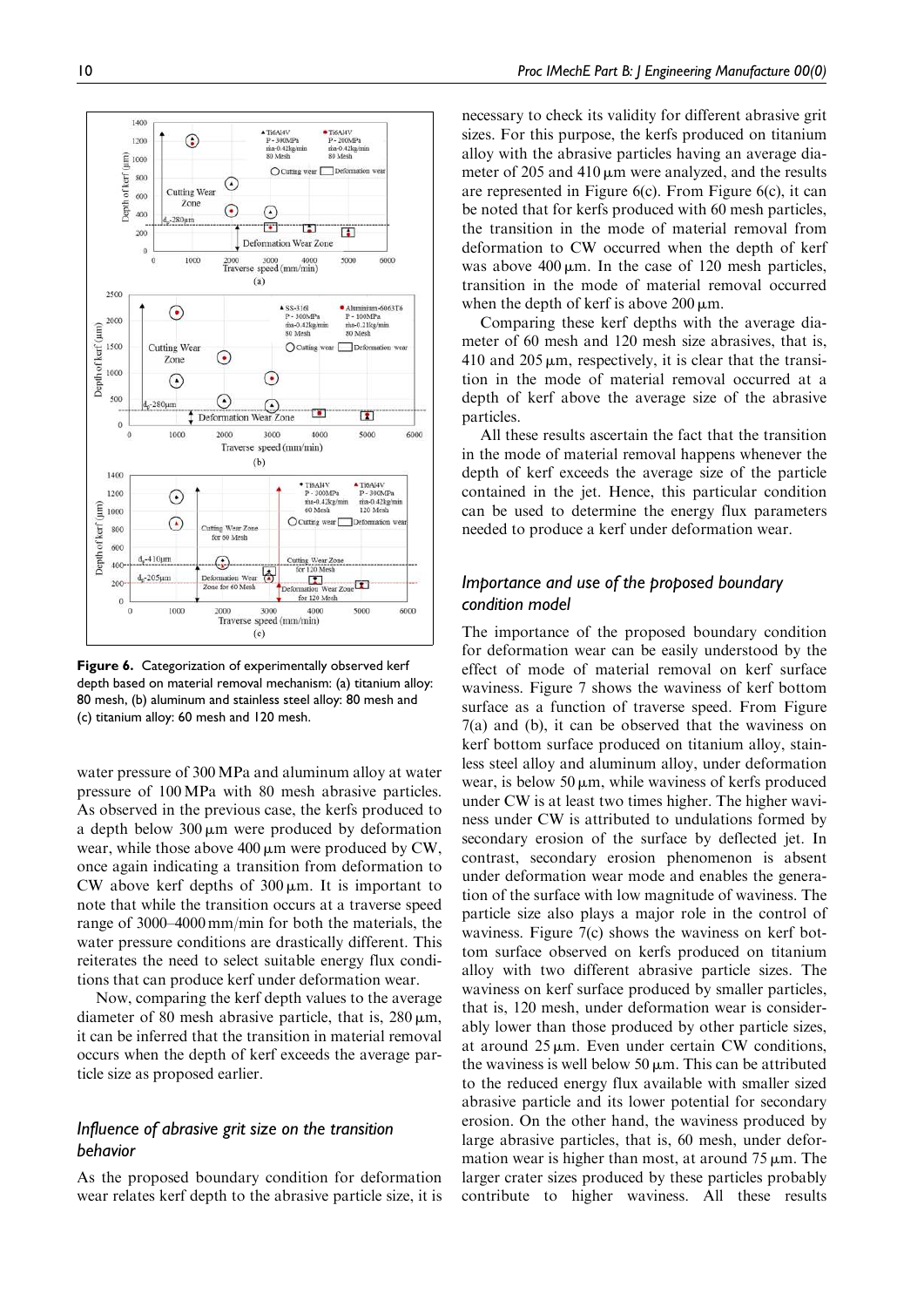

Figure 7. Categorization of experimentally observed kerf bottom surface waviness with respect to mode of material removal: (a) titanium alloy: 80 mesh, (b) aluminum and stainless steel alloy: 80 mesh and (c) titanium alloy: 60 mesh and 120 mesh.

demonstrate the need to maintain deformation wear mode and also to choose proper particle sizes for producing low magnitude of waviness on the kerf surface.

The major use of this proposed boundary condition model comes from the fact that different materials require different combinations of operating parameters for producing kerfs under deformation wear mode of the material. As observed earlier, the process parameter combination at which transition in material removal occurs is different for different materials such as titanium alloy, stainless steel alloy and aluminum alloy. Even for a single material such as titanium alloy, more than one possible combination can be used to produce kerf with deformation wear mode of material removal. Therefore, it is necessary to identify whether a particular combination of parameters can produce a kerf under deformation wear. The proposed boundary condition model can be used for this purpose.

simulation of the proposed model. The program predicts whether all the central streams of the abrasive particles, 'M', are fully utilized before the kerf depth exceeds the average diameter of the abrasive particle. If nearly all the ' $M$ ' streams are utilized, it generates an approximate value of kerf depth,  $h_M$ <sup>2</sup>. From Table 2, it can be noted that in general at traverse speed range of 1000–2000 mm/min, the number of central streams utilized is less than  $M/2$ . This shows that under these energy flux conditions, the kerf depth exceeds the average diameter of the abrasive particle and is not suitable for producing kerf under deformation wear. This is also confirmed by the experimentally observed CW condition. In contrast, for most traverse speeds in the range of 3000–5000 mm/min, almost all the ' $M$ ' streams are utilized before the kerf depth exceeds the average diameter of the abrasive particle. A comparison of predicted kerf depth,  $h_M$ , and experimentally observed kerf depth,  $d_k$ , observed under these energy flux conditions shows that the predicted kerf depths are higher than the experimental observation and are also above the average diameter of the abrasive particle utilized in the jet. This is expected since the model is based on considering similar and repeated impact of the spherical particles, which overestimates the number of effective particle impacts on the surface. But it must be clarified that the present model is developed to predict the transition in material removal and not to accurately predict the kerf depth. Nonetheless, it can be used to quickly identify the suitability of the process parameter combination for producing a kerf depth under deformation wear mode and to obtain an approximate estimate of the expected kerf depth.

## Conclusion

In this article, an attempt is made to bring out a theoretical analysis to establish the boundary condition for deformation wear mode of material removal in AWJ milling applications. It has considered the interaction between the abrasive particles in the jet and the material to form a cutting front based on deformation wear erosion. The geometry of the cutting front was then used to analyze the change in the impact angle of the abrasives striking this cutting front and their kinematic behavior. This resulted in the determination of the boundary condition for deformation wear erosion as the maximum depth of kerf to be lesser than or equal to the average size of abrasive particle used in the jet. A detailed experimental analysis showed that the boundary condition formulated was indeed valid for different particle sizes and on different materials. Therefore, the condition derived in terms of the kerf depth provides a unique boundary condition with which it is now possible to determine the combination of jet energy parameters and traverse speed suitable for producing kerfs under deformation wear. Future efforts are on toward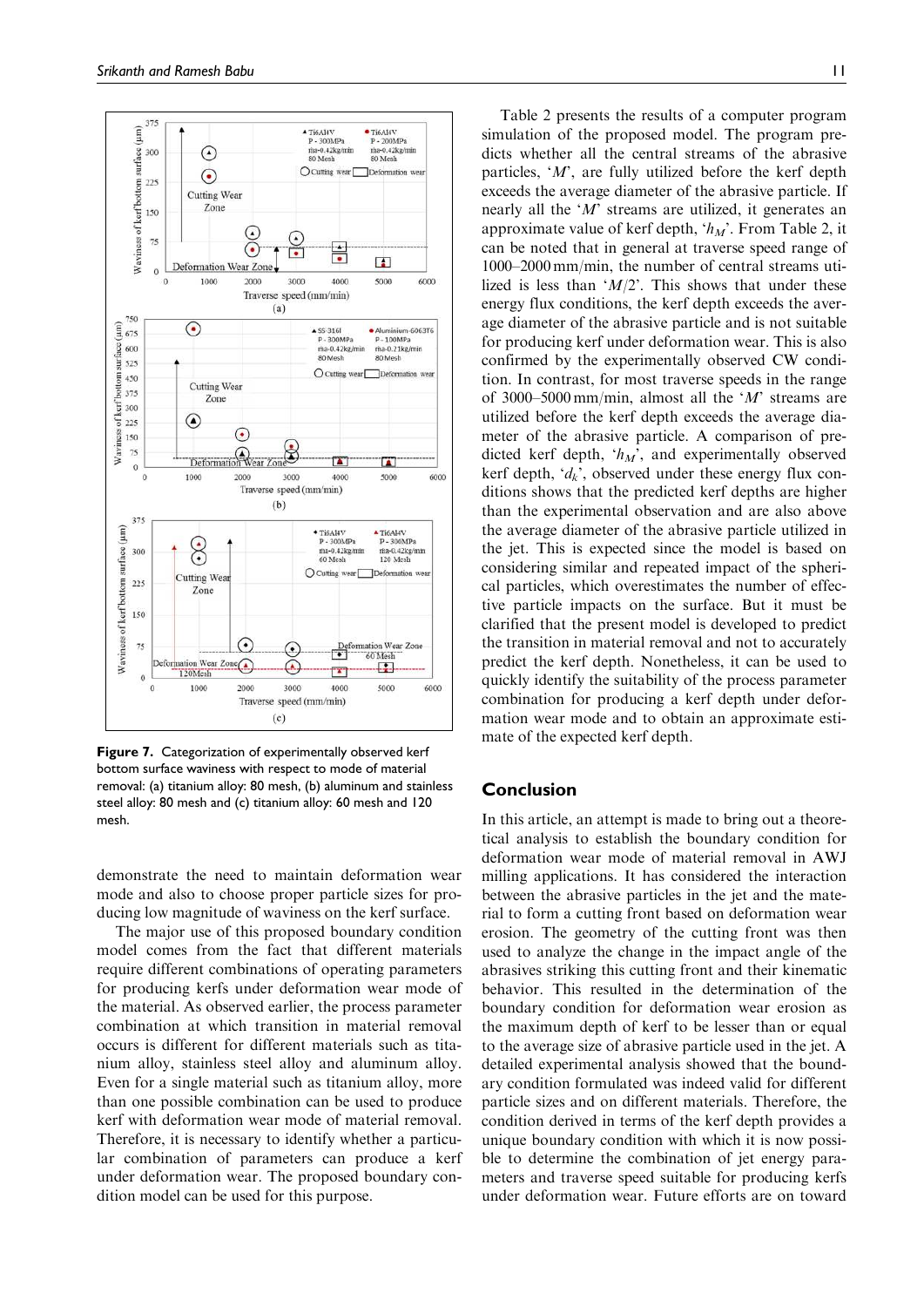|  |  |  |  | Table 2. Comparison of predicted and experimental results. |  |
|--|--|--|--|------------------------------------------------------------|--|
|--|--|--|--|------------------------------------------------------------|--|

| Material                  | $u$ (mm/min) | No. of streams<br>in central strip, M | Stream at which<br>depth exceeds, $d_h$ | Predicted kerf<br>depth, $h_M$ (mm) | Measured kerf<br>depth, $d_k$ (mm) | CW/DW     |
|---------------------------|--------------|---------------------------------------|-----------------------------------------|-------------------------------------|------------------------------------|-----------|
| Titanium                  | 1000         | 6                                     | 3                                       |                                     |                                    | <b>CW</b> |
| P: 300 MPa                | 2000         |                                       | 3                                       |                                     |                                    | <b>CW</b> |
| $\dot{m}_q$ : 0.42 kg/min | 3000         |                                       | 4                                       |                                     |                                    | <b>CW</b> |
| 80 mesh $(280 \,\mu m)$   | 4000         |                                       | 5                                       | 0.363                               | 0.278                              | <b>DW</b> |
|                           | 5000         |                                       | 6                                       | 0.296                               | 0.241                              | <b>DW</b> |
| Titanium                  | 1000         | 6                                     | 3                                       |                                     |                                    | <b>CW</b> |
| P: 200 MPa                | 2000         |                                       |                                         |                                     |                                    | <b>CW</b> |
| $\dot{m}_q$ : 0.42 kg/min | 3000         |                                       | 5                                       | 0.356                               | 0.258                              | <b>DW</b> |
| 80 mesh $(280 \,\mu m)$   | 4000         |                                       | 5                                       | 0.287                               | 0.220                              | <b>DW</b> |
|                           | 5000         |                                       | 6                                       | 0.243                               | 0.184                              | <b>DW</b> |
| Titanium                  | 1000         | 4                                     | $\overline{2}$                          |                                     |                                    | <b>CW</b> |
| P: 300 MPa                | 2000         |                                       | 3                                       | 0.534                               | 0.457                              | <b>CW</b> |
| $\dot{m}_a$ : 0.42 kg/min | 3000         |                                       | 3                                       | 0.413                               | 0.333                              | <b>DW</b> |
| 60 mesh $(410 \mu m)$     | 4000         |                                       | 4                                       | 0.323                               | 0.255                              | <b>DW</b> |
|                           | 5000         |                                       | 4                                       | 0.256                               | 0.196                              | <b>DW</b> |
| Titanium                  | 1000         | 10                                    | 4                                       |                                     |                                    | <b>CW</b> |
| P: 300 MPa                | 2000         |                                       | 5                                       |                                     |                                    | <b>CW</b> |
| $\dot{m}_q$ : 0.42 kg/min | 3000         |                                       | 9                                       | 0.359                               | 0.260                              | <b>CW</b> |
| 120 mesh $(205 \,\mu m)$  | 4000         |                                       | 10                                      | 0.263                               | 0.214                              | <b>DW</b> |
|                           | 5000         |                                       | 10                                      | 0.212                               | 0.169                              | <b>DW</b> |
| Stainless steel           | 1000         | 6                                     |                                         |                                     |                                    | <b>CW</b> |
| P: 300 MPa                | 2000         |                                       | 3                                       |                                     |                                    | CW        |
| $\dot{m}_a$ : 0.42 kg/min | 3000         |                                       | 4                                       |                                     |                                    | <b>CW</b> |
| 80 mesh $(280 \,\mu m)$   | 4000         |                                       | 6                                       | 0.306                               | 0.231                              | <b>DW</b> |
|                           | 5000         |                                       | 6                                       | 0.204                               | 0.154                              | <b>DW</b> |
| Aluminum alloy            | 1000         | 6                                     |                                         |                                     |                                    | <b>CW</b> |
| P: 100 MPa                | 2000         |                                       |                                         |                                     |                                    | <b>CW</b> |
| $\dot{m}_a$ : 0.21 kg/min | 3000         |                                       | 4                                       |                                     |                                    | <b>CW</b> |
| 80 mesh $(280 \,\mu m)$   | 4000         |                                       | 6                                       | 0.298                               | 0.197                              | <b>DW</b> |
|                           | 5000         |                                       | 6                                       | 0.232                               | 0.165                              | <b>DW</b> |

CW: cutting wear; DW: deformation wear.

the utilization of this condition to develop deformation wear erosion–based models for prediction of kerf characteristics.

#### Declaration of conflicting interests

The author(s) declared no potential conflicts of interest with respect to the research, authorship and/or publication of this article.

#### Funding

The author(s) received no financial support for the research, authorship and/or publication of this article.

#### References

- 1. Momber AW and Kovacevic R. Principles of abrasive water jet machining. 1st ed. London: Springer-Verlag, 1997, pp.284–301.
- 2. Axinte DA, Karpuschewski B, Kong MC, et al. High energy fluid jet machining (HEFJet-Mach): from scientific and technological advances to niche industrial applications. CIRP Ann: Manuf Techn 2014; 63: 751–771.
- 3. Zohoor M, Zohourkari I, Cacciatore F, et al. Influence of machining parameters on part geometrical error in abrasive waterjet offset-mode turning. Proc IMechE, Part B: J Engineering Manufacture 2015; 229: 2125-2133.
- 4. Hashish M. An investigation of milling with abrasivewateriets. *J Eng Ind: T ASME* 1989; 111: 158-166.
- 5. Ojmertz KMC. Investigation of abrasive waterjet milling. In: Proceedings of the 7th American water jet conference (ed M Hashish), Seattle, WA, 28–31 August 1993, paper no. 58, pp.119–138. St. Louis, MO: WJTA.
- 6. Hashish M. Milling with abrasive-waterjets: a preliminary investigation. In: Proceedings of the 4th American water jet conference (ed M Hood and D Dornfeld), Berkeley, CA, 26–28 August 1987, paper no. 1, pp.1–20. St. Louis, MO: WJTA.
- 7. Ojmertz KMC. Analysis of surfaces produced by abrasive waterjet milling techniques. In: Proceedings of the 13th international conference on jet cutting technology (ed C Gee), Sardinia, 29–31 October 1996, pp.753–768. Bury St Edmunds: Mechanical Engineering Publications.
- 8. Ojmertz KMC. A discrete approach to the abrasive waterjet milling process. In: Proceedings of the 12th international conference on jet cutting technology (ed NG Allen), Rouen, 29–31 October 1994, pp.425–434. Bury St Edmunds: Mechanical Engineering Publications.
- 9. Seo YW, Ramulu M and Kim D. Machinability of titanium alloy (Ti-6Al-4V) by abrasive waterjets. Proc IMechE, Part B: J Engineering Manufacture 2003; 217: 1709–1721.
- 10. Kong MC and Axinte DA. Response of titanium aluminide alloy to abrasive waterjet cutting: geometrical accuracy and surface integrity issues versus process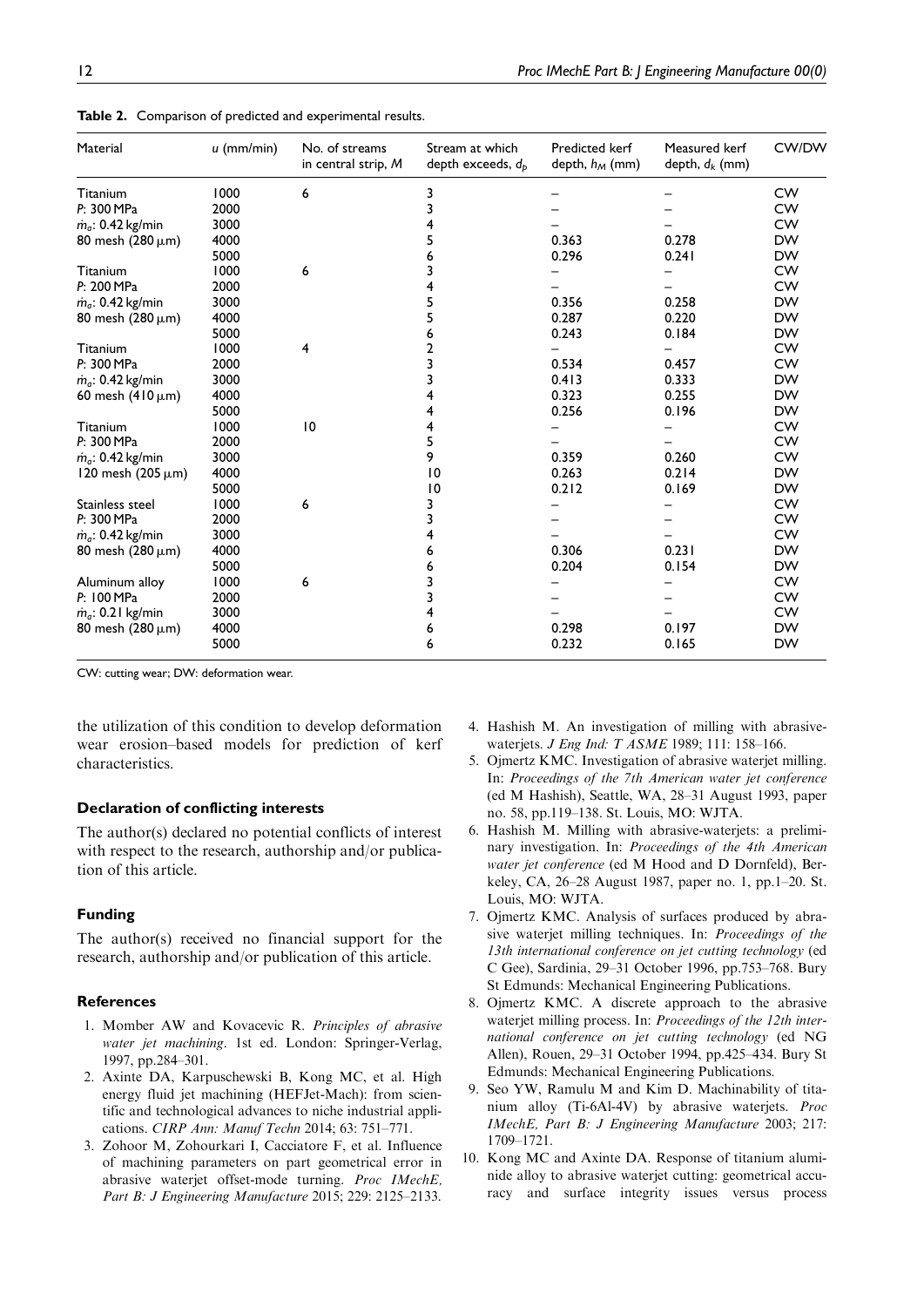parameters. Proc IMechE, Part B: J Engineering Manufacture 2009; 223: 19–42.

- 11. Fowler G, Shipway PH and Pashby IR. Abrasive waterjet controlled depth milling of Ti6Al4V alloy—an investigation of the role of jet–workpiece traverse speed and abrasive grit size on the characteristics of the milled material. J Mater Process Tech 2005; 161: 407–414.
- 12. Shipway PH, Fowler G and Pashby IR. Characteristics of the surface of a titanium alloy following milling with abrasive waterjets. Wear 2005; 258: 123–132.
- 13. Dadkhahipour K, Nguyen T and Wang J. Mechanisms of channel formation on glasses by abrasive waterjet milling. Wear 2012; 292–293: 1–10.
- 14. Laurinat A, Louis H and Weichert GM. A model for milling with abrasive waterjets. In: Proceedings of the 7th American water jet conference (ed M Hashish), Seattle, WA, 28–31 August 1993, paper no. 8, pp.119–138. St. Louis, MO: WJTA.
- 15. Srinivasu DS, Axinte DA, Shipway PH, et al. Influence of kinematic operating parameters on kerf geometry in abrasive waterjet machining of silicon carbide ceramics. Int J Mach Tool Manu 2009; 49: 1077–1088.
- 16. Qi H, Fan J and Wang J. A study of the micro-machining process on quartz crystals using an abrasive slurry jet. Proc IMechE, Part B: J Engineering Manufacture 2015; 229: 421–434.
- 17. Hashish M. Controlled-depth milling of isogrid structures with AWJs. J Manuf Sci E: T ASME 1998; 120: 21–27.
- 18. Hashish M. AWJ milling of gamma titanium aluminide. J Manuf Sci E: T ASME 2010; 132: 041005-1–041005-9.
- 19. Paul S, Hoogstrate AM, Luttervelt CAV, et al. An experimental investigation of rectangular pocket milling with abrasive water jet. J Mater Process Tech 1998; 73: 179– 188.
- 20. Srinivasu DS and Axinte DA. Mask-less pocket milling of composites by abrasive waterjets: an experimental investigation. J Manuf Sci E: T ASME 2014; 136: 041005-1–041005-13.
- 21. Nguyen T, Wang J and Li W. Process models for controlled-depth abrasive waterjet milling of amorphous glasses. Int J Adv Manuf Tech 2015; 77: 1177–1189.
- 22. Srikanth R and Ramesh Babu N. A strategy for generating contoured surface with abrasive waterjet milling on ductile materials. In: Proceedings of the ASME 2012 international mechanical engineering congress and exposition, Houston, TX, 9-15 November 2012, paper no. IMECE2012-87807, pp.1071–1077. New York: ASME.
- 23. Srinivasu DS and Axinte DA. An analytical model for top width of jet footprint in abrasive waterjet milling: a case study on SiC ceramics. Proc IMechE, Part B: J Engineering Manufacture 2011; 225: 319–335.
- 24. Prasan Kumar N, Srikanth R and Ramesh Babu N. Modeling and analysis of kerf geometry in pocket milling with abrasive waterjets. In: Proceedings of the 12th CIRP conference on modeling of machining operations (ed PJ Arrazola), Donostia/San Sebastian, 7–8 May 2009, paper no. 164, pp.613–620. Mondragon: Mondragon University.
- 25. Alberdi A, Rivero A, López de Lacalle LN, et al. Effect of process parameter on the kerf geometry in abrasive water jet milling. Int J Adv Manuf Tech 2010; 51: 467– 480.
- 26. Axinte DA, Srinivasu DA, Billingham J, et al. Geometrical modelling of abrasive waterjet footprints: a study for

90° jet impact angle. CIRP Ann: Manuf Techn 2010; 59: 341–346.

- 27. Kong MC, Anwar S, Billingham J, et al. Mathematical modelling of abrasive waterjet footprints for arbitrarily moving jets: part I—single straight paths. Int J Mach Tool Manu 2012; 53: 58–68.
- 28. Billingham J, Miron CB, Axinte DA, et al. Mathematical modelling of abrasive waterjet footprints for arbitrarily moving jets: part II—overlapped single and multiple straight paths. Int J Mach Tool Manu 2013; 68: 30–39.
- 29. Anwar S, Axinte DA and Becker AA. Finite element modelling of a single-particle impact during abrasive waterjet milling. Proc IMechE, Part J: J Engineering Tribology 2011; 225: 821–832.
- 30. Anwar S, Axinte DA and Becker AA. Finite element modelling of abrasive waterjet milled footprints. J Mater Process Tech 2013; 213: 180–193.
- 31. Anwar S, Axinte DA and Becker AA. Finite element modelling of overlapping abrasive waterjet milled footprints. Wear 2013; 303: 426–436.
- 32. Torrubia PL, Axinte DA and Billingham J. Stochastic modelling of abrasive waterjet footprints using finite element analysis. Int J Mach Tool Manu 2015; 95: 39–51.
- 33. Balz R, Mokso R, Narayanan C, et al. Ultra-fast X-ray particle velocimetry measurements within an abrasive water jet. Exp Fluids 2013; 54: 1476–1483.
- 34. Balz R and Heiniger KC. Determination of spatial velocity distributions of abrasive particles in abrasive waterjets using laser-induced fluorescence under real conditions. In: Proceedings of the 2011 WJTA-IMCA conference and expo, Houston, TX, 19–21 September 2011, paper no. C2, pp.1–10. St. Louis, MO: WJTA.
- 35. Kantha Babu M and Chetty OVK. A study on recycling of abrasives in abrasive water jet machining. Wear 2003; 254: 763–773.
- 36. Chetty OVK and Ramesh Babu N. Some investigations on abrasives in abrasive waterjet machining. In: Proceedings of the 10th American water jet conference (ed M Hashish), Houston, TX, 14–17 August 1999, paper no. 30, pp.1–11. St. Louis, MO: WJTA.
- 37. Ohman JL. Abrasives: their characteristics and effect on waterjet cutting. In: Proceedings of the 7th American water jet conference (ed M Hashish), Seattle, WA, 28-31 August 1993, paper no. 25, pp.363–374. St. Louis, MO: WJTA.
- 38. Sundararajan G. An analysis of the localization of deformation and weight loss during single-particle normal impact. Wear 1983; 84: 217–235.
- 39. Sundararajan G and Shewmon PG. A new model for the erosion of metals at normal incidence. Wear 1983; 84: 237–258.
- 40. Sundararajan G. A comprehensive model for the solid particle erosion of ductile materials. Wear 1991; 149: 111–127.

## Appendix 1

#### Notation

| a        | width of crater produced by the                    |
|----------|----------------------------------------------------|
|          | indentation of single spherical abrasive           |
|          | particle $(\mu m)$                                 |
| $a_i(t)$ | width of crater produced by ' <i>i</i> ' stream of |
|          | abrasive particles $(\mu m)$                       |